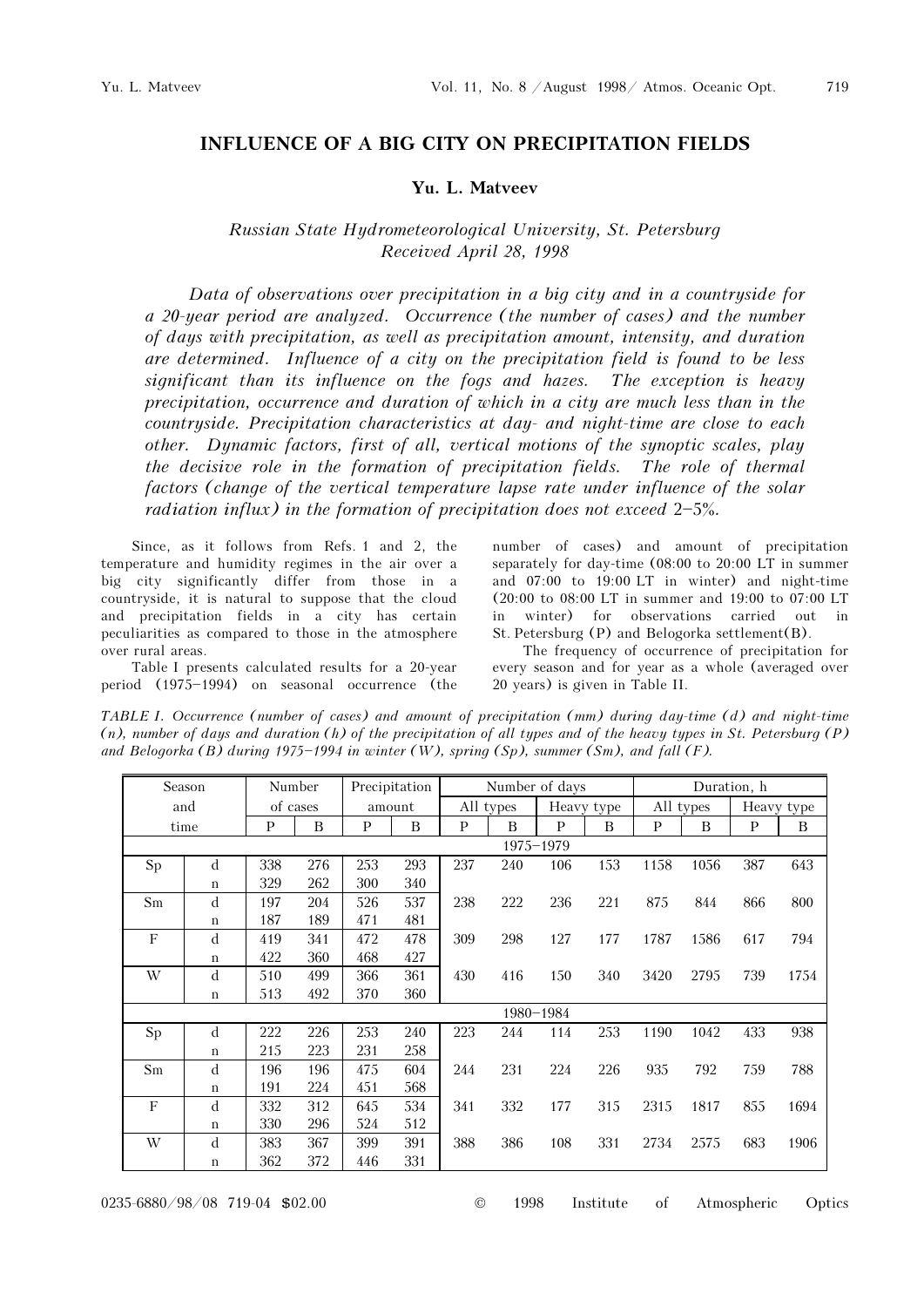|                         | Season             |              | Number           |              | Precipitation |      | Number of days |              |            |              |             | Durability, h |            |
|-------------------------|--------------------|--------------|------------------|--------------|---------------|------|----------------|--------------|------------|--------------|-------------|---------------|------------|
|                         | and                |              | of cases         |              | amount        |      | All types      |              | Heavy type |              | All types   |               | Heavy type |
|                         | time               | $\, {\bf p}$ | $\boldsymbol{B}$ | $\, {\bf p}$ | $\mathbf B$   | P    | B              | $\mathbf{P}$ | B          | $\mathbf{p}$ | $\mathbf B$ | P             | $\bf{B}$   |
|                         |                    |              |                  |              |               |      |                | 1985-1989    |            |              |             |               |            |
| Sp                      | $\mathbf d$        | 286          | 291              | 233          | 308           | 235  | 236            | 117          | 213        | 1279         | 1184        | 385           | 1090       |
|                         | $\mathbf n$        | 251          | 252              | 224          | 268           |      |                |              |            |              |             |               |            |
| Sm                      | ${\rm d}$          | 280          | 269              | 741          | 751           | 313  | 319            | 282          | 312        | 1003         | 846         | 906           | 824        |
|                         | $\mathbf n$        | 269          | 270              | 656          | 643           |      |                |              |            |              |             |               |            |
| $\overline{F}$          | $\mathbf d$        | 378          | 402              | 456          | 460           | 326  | 317            | 201          | 293        | 1911         | 1813        | 818           | 1642       |
|                         | $\bf n$            | 367          | 365              | 422          | 433           |      |                |              |            |              |             |               |            |
| W                       | ${\rm d}$          | 507          | 470              | 287          | 261           | 372  | 352            | 94           | 306        | 3129         | 2186        | 538           | 1694       |
|                         | $\mathbf n$        | 453          | 419              | 299          | 272           |      |                |              |            |              |             |               |            |
|                         |                    | 1990-1994    |                  |              |               |      |                |              |            |              |             |               |            |
| $\operatorname{Sp}$     | ${\rm d}$          | 292          | 317              | 306          | 333           | 235  | 251            | 129          | 229        | 1216         | 1049        | 452           | 875        |
|                         | $\rm n$            | 267          | 279              | 290          | 280           |      |                |              |            |              |             |               |            |
| Sm                      | d                  | 194          | 178              | 595          | 702           | 220  | 234            | 215          | 232        | 648          | 613         | 598           | 593        |
|                         | $\mathbf n$        | 212          | 167              | 519          | 516           |      |                |              |            |              |             |               |            |
| $\overline{\mathrm{F}}$ | ${\rm d}$          | 362          | 378              | 382          | 489           | 311  | 307            | 162          | 277        | 1592         | 1532        | 510           | 1241       |
|                         | $\bf n$            | 326          | 345              | 412          | 549           |      |                |              |            |              |             |               |            |
| W                       | ${\rm d}$          | 485          | 461              | 296          | 333           | 361  | 372            | 132          | 305        | 2401         | 2420        | 550           | 1758       |
|                         | $\rm n$            | 470          | 451              | 321          | 356           |      |                |              |            |              |             |               |            |
|                         |                    |              |                  |              |               |      |                | 1975-1994    |            |              |             |               |            |
| $\operatorname{Sp}$     | $\mathbf d$        | 1138         | 1110             | 1045         | 1467          | 930  | 971            | 466          | 848        | 4843         | 4331        | 1657          | 3546       |
|                         | $\mathbf n$        | 1062         | 1016             | 1045         | 1146          |      |                |              |            |              |             |               |            |
| Sm                      | ${\rm d}$          | 867          | 847              | 2337         | 2594          | 1015 | 1006           | 957          | 991        | 3461         | 3095        | 3129          | 3005       |
|                         | $\rm n$            | 859          | 850              | 2097         | 2208          |      |                |              |            |              |             |               |            |
| $\mathbf F$             | d                  | 1491         | 1433             | 1955         | 1961          | 1287 | 1254           | 667          | 1052       | 7605         | 6748        | 2800          | 5371       |
|                         | $\boldsymbol{\Pi}$ | 1445         | 1366             | 1826         | 1921          |      |                |              |            |              |             |               |            |
| W                       | ${\rm d}$          | 1885         | 1797             | 1348         | 1346          | 1551 | 1526           | 484          | 1282       | 11684        | 9976        | 2510          | 7112       |
|                         | $\mathbf n$        | 1798         | 1734             | 1436         | 1319          |      |                |              |            |              |             |               |            |

TABLE II.

| Site | Time     |     | Spring Summer | Fall | Winter | Year |
|------|----------|-----|---------------|------|--------|------|
|      | d        | 57  | 43            | 75   | 94     | 269  |
| P    | n        | 53  | 43            | 72   | 90     | 258  |
|      | 24 hours | 110 | 86            | 147  | 184    | 527  |
|      | d        | 55  | 42            | 72   | 90     | 259  |
| B    | n        | 51  | 42            | 68   | 87     | 248  |
|      | hours    | 106 | 85            | 140  | 177    | 507  |

Precipitations most frequently occurs in winter while being less frequent in summer. The same annual behavior of precipitation occurrence is observed for every five-year period. The occurrence of precipitation in P and B are close to each other: in P only 20 cases are in excess of those observed in B (with the total number of cases above 500).

Table III presents the number of days with precipitation averaged over the 20-year period for every season and a year as a whole.

The number of days with precipitation of all types at both sites is maximum in winter and minimum in spring (although in summer it approaches minimum). This number is practically the same in P and B.

However, the frequency of occurrence of a heavy precipitation is significantly different at the two sites. In any season, except for summer, the number of days with heavy precipitation (rain and snowfall) in B is  $1.5 - 2.5$  times larger than in P. In some cases (winter in the second and third five-year periods) this ratio was above three. In some months (November of the second and third five-year periods; March, April, December, and February of the second five-year period; January and February of the third five-year period), the frequency of occurrence of heavy snowfall in B is  $4-5$  times higher than that in P.

TABLE III.

| Type                                      |  |  | Spring Summer Fall Winter Year |                                         |  |  |  |  |  |  |
|-------------------------------------------|--|--|--------------------------------|-----------------------------------------|--|--|--|--|--|--|
|                                           |  |  |                                | $P$   B   P   B   P   B   P   B   P   B |  |  |  |  |  |  |
| All types 46 49 51 50 64 63 78 76 239 238 |  |  |                                |                                         |  |  |  |  |  |  |
| Heavy 23 42 48 49 33 53 24 64 128 209     |  |  |                                |                                         |  |  |  |  |  |  |

In B, the number of days with heavy rains, as well as the number of cases and the number of days with precipitation of all types, is maximum in winter and minimum in spring. In P, because of the abrupt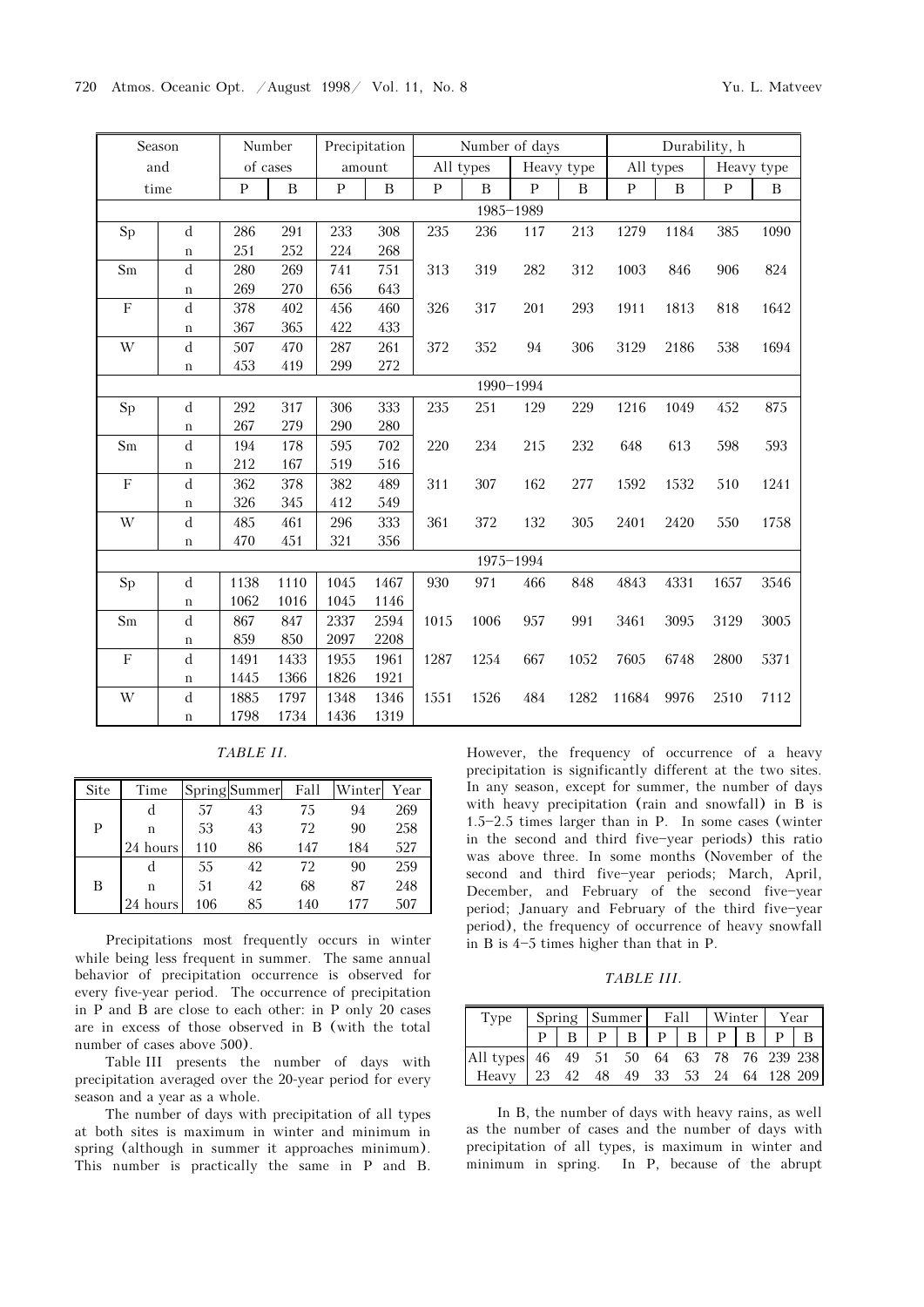decrease of the number of days with heavy snowfalls in winter, the maximum of the number of days with heavy rains shifts to summer. In winter the number of days with heavy precipitation is as small as in spring.

Presented below is the averaged number of cases of precipitation of all types during a day with precipitation for the 20-year period:

|   |      |      |      | Spring Summer Fall Winter Year |      |
|---|------|------|------|--------------------------------|------|
| P | 2.39 | 1.69 | 2.30 | 2.36                           | 2.20 |
| B | 2.16 | 1.70 | 2.22 | 2.33                           | 2.13 |

During a day with a precipitation occurring, on the average, more than twice a day, precipitation of any type may happen.

Averaged (over 20 years) seasonal values of the amount of precipitation (mm) are given in Table IV.

| <b>Site</b> | Time     |     | Spring Summer | Fall | Winter | Year |
|-------------|----------|-----|---------------|------|--------|------|
|             | d        | 52  | 117           | 98   | 67     | 334  |
| Р           | n        | 52  | 105           | 91   | 72     | 320  |
|             | 24 hours | 104 | 222           | 189  | 139    | 654  |
|             | d        | 73  | 130           | 98   | 67     | 368  |
| В           | n        | 57  | 110           | 96   | 66     | 329  |
|             | 24 hours | 130 | 240           | 194  | 133    | 697  |

TABLE IV.

The largest amount of precipitation in P and B was recorded in summer then follow the fall and winter seasons. The most dry period of a year (both in the amount of precipitation and in the number of days with precipitation) is spring. The amount of precipitation in P and B is almost the same. Since the number of heavy precipitation in B is significantly larger than in P (2.5 times in winter), and the number of days with precipitation of all types is nearly the same, it follows that heavy precipitation in B are less intense than in P. The amount of precipitation in summer and in spring in B is significantly larger than in P: 7.5 and 20% larger for 24 hours and by 10 and 29% larger for day-time, respectively.

The above data show that the conditions for the precipitation formation in day-time are close to those in night-time. Indeed, the amount of precipitation in fall and winter, during day-time and night-time is practically the same. In summer and spring, the amount of precipitation during day-time is somewhat larger (especially in B) than at night. However, it is just in these seasons that the numbers of cases with precipitation during day- and night-time are most close to each other (in summer those are equal).

One important conclusion follows from the data on the amount and the number of cases with precipitation. It is the dynamic, rather than thermal factors, that play the decisive role in the formation of precipitation fields. Indeed, at night, precipitation, including heavy precipitation, can be formed only under the effect of dynamic factors, most important among which, according to Refs. 3 and 4, are the vertical motions of a synoptic scale.

Since the probability of forming precipitation on site or because of a cyclone arrival, with which the formation (under the influence of dynamic factors) of continuous and heavy precipitation is only related, during day-time is the same as at night-time, we can conclude that in summer the amount of precipitation formed under the effect of thermal factor (change of the temperature lapse rate in day-time because of solar irradiation) is no more than  $5\%$  in P and  $8\%$  in B ,  $2\%$  in P and  $6\%$  in B on average for a year, as well as 12% in B in spring.

The duration of precipitation during a season and a year, averaged over 20 years (in hours), for the precipitation of all types (ATP) and heavy precipitation (HP) is given in Table V.

TABLE V.

|  |  | Site Spring Summer Fall |  |                                           |  | Winter |  | Year |  |
|--|--|-------------------------|--|-------------------------------------------|--|--------|--|------|--|
|  |  |                         |  | $ ATP HP ATP HP ATP HP ATP HP HP ATP HP $ |  |        |  |      |  |
|  |  |                         |  | 242 83 173 156 380 140 584 126 1379 505   |  |        |  |      |  |
|  |  |                         |  | 216 177 155 150 327 268 499 356 1197 952  |  |        |  |      |  |

According to the number of cases and days with precipitation given in Table III, the duration of precipitation of all types is maximum in winter, medium in fall and spring, while being minimum in summer. In a countryside (B), the annual behavior of precipitation duration remains the same for heavy precipitation as well. In the city (P), the maximum duration (as well as the number of days) of heavy precipitation is observed in summer, next are the fall, winter, and spring seasons.

The duration of precipitation of all types in P is a bit longer than in B (182 hours longer on the average for a year). However, both the number of days and the duration of precipitation in all seasons, except for summer, in B is  $1.5-2.5$  times larger than in P.

The values of the ratio between the number of days and the duration of heavy precipitation in B and the same characteristics in P are presented below.

| Relation $(B/P)$ Spring Summer Fall Winter Year |                          |  |  |
|-------------------------------------------------|--------------------------|--|--|
| Number of days 1.83 1.02 1.61 2.67 1.63         |                          |  |  |
| Duration                                        | 2.13 0.96 1.91 2.83 1.89 |  |  |

According to these data, not only the number of heavy precipitation in B is significantly larger than in P in all seasons (except for summer) and during a year as a whole, but each heavy rain or snowfall in B is longer (on the average) than in P.

The number of days with precipitation and especially the number of cases both in P and B (as well as in the north-east Europe as a whole) is rather significant. It is every other day in spring and in